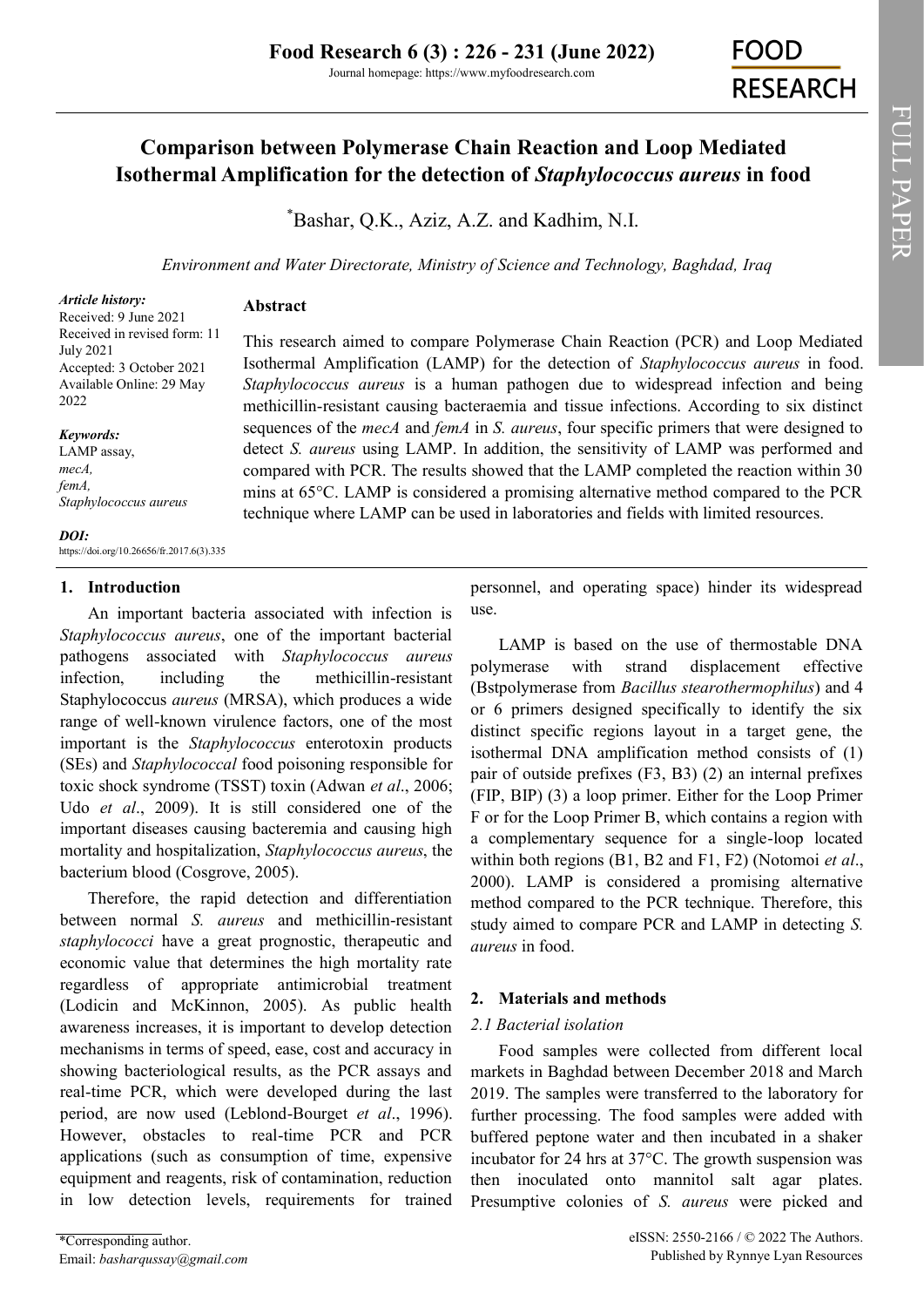further tested for coagulase.

#### *2.2 Antimicrobial susceptibility test*

The sensitivity of *S. aureus* isolates to diverse antimicrobials were determined according to the modified Kirby-Bauer method (Benson, 2001; Morello, 2006) by using Muller-Hinton agar. In addition, to identify methicillin-resistant *S. aureus*, isolates were tested with Oxacillin (5 μg) as per the method by Kampf *et al*. (1998)

#### *2.3 Chromosomal DNA isolation*

A 24-hour culture of the isolates were prepared. The chromosomal DNA of the isolates were extracted using the DNA genomic kit (Promega, USA). A total of 1.5 mL of the culture was precipitated at 14,000 rpm/25°C and was re-suspended with 500 μL EDTA (50 mM). A total of 100 μL of 30 mg/mL lysozyme solution was added and then the suspension was incubated for  $30 - 60$ mins at 37°C. Next, the suspension was centrifuged at 14,000 rpm for 1 min and re-suspended by gently pipetting 850 μL of the solution. The suspension was then held in liquid nitrogen for 30 – 60 s and subsequently incubated in a 80°C water bath for 2 mins and back into the liquid nitrogen. The liquid was removed and RNase was added to the mixture followed by incubation for 30 mins at 37°C. During incubation, the tubes were inverted to enhance mixing. About 200 – 300 μL solution was added to the mixture to precipitate roughly 4 mg/mL proteins. The mixture as rotated for 10 s on medium speed. The mixture was then centrifuged at 25°C, 14,000 rpm for 10 mins. The supernatant was

transferred into a new 1.5 mL tube. In order to remove all the protein residual out of the extract, the lysate was centrifuged at 25°C, 14,000 rpm for 5 mins. Roomtemperature-isopropanol (600 μL) was added to deposit the DNA. The tube was then centrifuged at 25°C, 14,000 rpm for 10 mins to pellet and removing any remaining contaminants. The pellet was washed with 70% ethanol and resuspended in  $50 - 100$   $\mu$ L with 10 mM Tris HCl (pH 8.5).

#### *2.4 Polymerase chain reaction*

Table 1 displays the primer sequences used in the polymerase chain reaction (PCR). The PCR master mix of 25 μL was prepared as shown in Table 2. The PCR was performed following the protocols described by Johnson *et al.* (2000) as shown in Table 3. The PCR products were subjected to agarose gel electrophoresis (Sambrook and Russell, 2001; Wang *et al.*, 2001; Gerrit *et al*., 2010). A 1.5% agarose gel incorporated with 5 μL ethidium bromide was prepared. The PCR product (5 μL) was loaded into the wells and the electrophoresis was carried out at 80 V for 90 mins. After the electrophoresis, the gel was viewed under transient UV light using a gel documentation system (BIO-RAD) imaging device. The expected base pairs of the PCR products were compared with a 100 bp DNA Ladder.

#### *2.5 Loop Mediated Isothermal Amplification*

The LAMP assay was performed using the primer sequences and concentrations in Table 4 and Table 5, respectively. Warm Start LAMP kit was used to prepare the reaction mixture as shown in Table 6. The tubes were

|      |                             |                                                  | T able 1. I finitely for TCK for the detection of <i>fema</i> and <i>meca</i> in S. <i>dureus</i> . |                                               |            |
|------|-----------------------------|--------------------------------------------------|-----------------------------------------------------------------------------------------------------|-----------------------------------------------|------------|
| Gene | Primer code                 |                                                  | Oligo Sequences direction $(5' \rightarrow 3')$                                                     | Amplified products size                       | Reference  |
| femA | GFEMAR-1                    |                                                  | AAAAGCACATAACAAGCG                                                                                  |                                               |            |
|      | GFEMAR-2                    | GATAAAGAAGAAACCAGCAG                             |                                                                                                     | 132 bp                                        | Johnson et |
| mecA | GMECAR-1                    |                                                  | <b>ACTGCTATCCACCCTCAAAC</b>                                                                         | 163 bp                                        | al. (2000) |
|      | GMECAR-2                    |                                                  | CTGGTGAAGTTGTAATCTGG                                                                                |                                               |            |
|      |                             |                                                  | Table 2. PCR master mix for the detection of <i>femA</i> and <i>mecA</i> in <i>S. aureus.</i>       |                                               |            |
|      |                             | PCR reaction mixture<br>Free nucleic water       |                                                                                                     | Volume for one reaction $(\mu L)$             |            |
|      |                             |                                                  |                                                                                                     | 4.5                                           |            |
|      | Master Mix (2X)             |                                                  | 1X                                                                                                  | 12.5                                          |            |
|      | MgCl <sub>2</sub>           |                                                  | $1 \text{ mM}$                                                                                      |                                               |            |
|      | <b>DNA</b>                  |                                                  | $0.2 \mu g$                                                                                         |                                               |            |
|      | Forward Primer              |                                                  | $0.2 / \mu m$                                                                                       |                                               |            |
|      |                             | Reverse Primer                                   |                                                                                                     |                                               |            |
|      | Final Volume reaction<br>25 |                                                  |                                                                                                     |                                               |            |
|      |                             |                                                  | Table 3. PCR conditions for the detection of <i>femA</i> and <i>mecA</i> in <i>S. aureus.</i>       |                                               |            |
|      | Step                        |                                                  |                                                                                                     | Optimal Temperature and Time<br>No. of Cycles |            |
|      |                             | Initial denaturation<br>5 mins<br>$94^{\circ}$ C |                                                                                                     |                                               |            |
|      |                             | Denaturation                                     | $94^{\circ}$ C                                                                                      | 2 mins                                        |            |
| 2    | Amplification               | Annealing                                        | 57°C                                                                                                | 2 mins                                        | 35         |
|      |                             | Elongation                                       | $72^{\circ}$ C                                                                                      | 1 mins                                        |            |
| 3    | Extension                   |                                                  | $72^{\circ}$ C                                                                                      | 7 mins                                        | 1          |

Table 1. Primers for PCR for the detection of *femA* and *mecA* in *S. aureus.*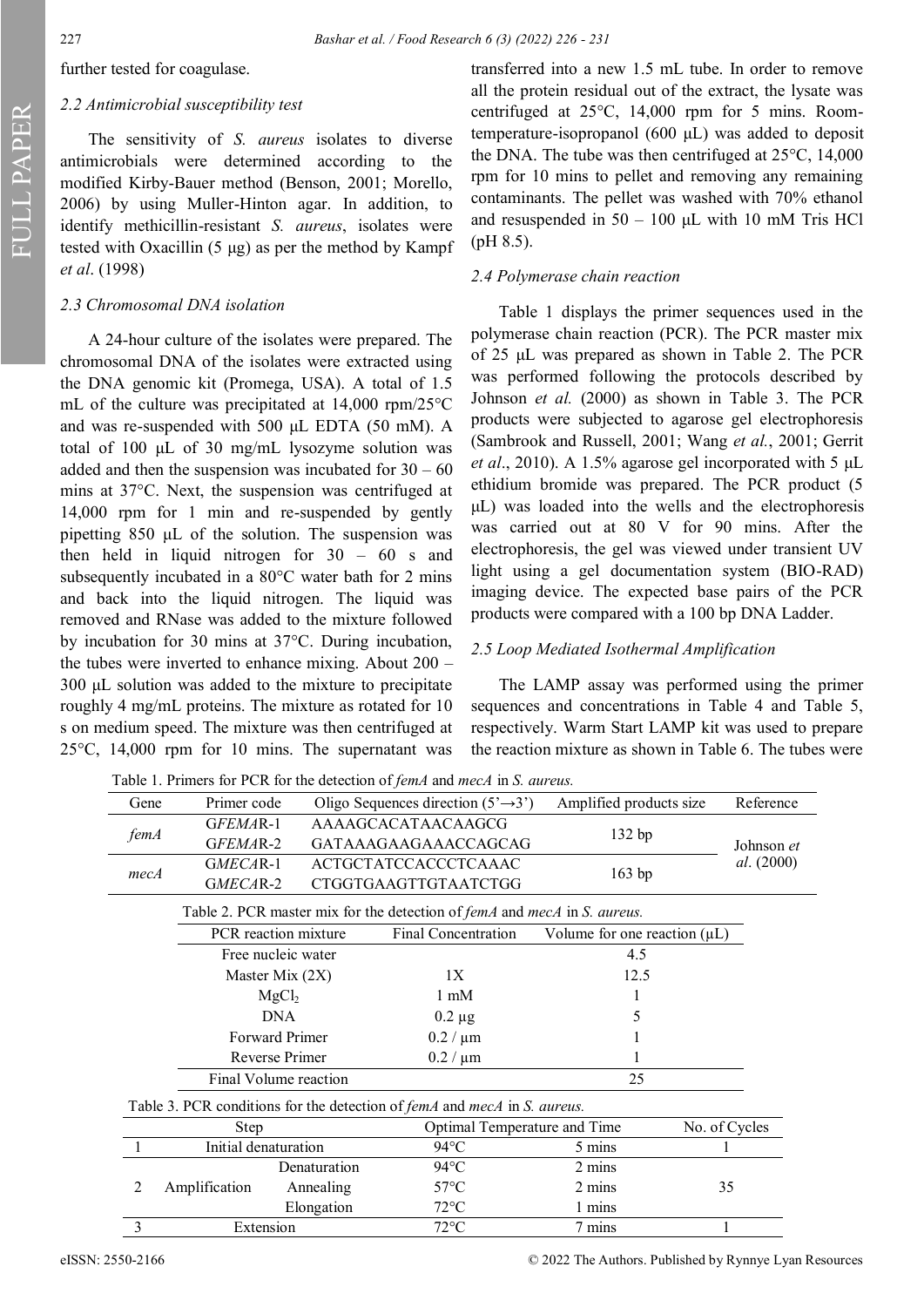*Bashar et al. / Food Research 6 (3) (2022) 226 - 231* 228

| Gene | Primer         | Oligonucleotide sequence $(5' \rightarrow 3')$ | Primer source           |  |
|------|----------------|------------------------------------------------|-------------------------|--|
|      | F <sub>3</sub> | ATGCTGGTGGTACATCAA                             |                         |  |
|      | B <sub>3</sub> | TGGTTTAATAAAGTCACCAACAT                        |                         |  |
|      | <b>BIP</b>     | GGTCAATGCCATGATTTAATGCATAGCATTCCGTCATTTTGCC    |                         |  |
| femA | <b>FIP</b>     | CAGAAGATGCTGAAGATGCTGGTCAATAATTTCAGCATTGTAACC  |                         |  |
|      | LF             | AATCATTTCCCATTGCACT                            |                         |  |
|      | LB             | <b>TGTAGTTAAATTCAA</b>                         |                         |  |
|      | F <sub>3</sub> | AAGATGGCAAAGATATTCAACT                         | Xu <i>et al.</i> (2012) |  |
|      | B <sub>3</sub> | AGGTTCTTTTTTATCTTCGGTTA                        |                         |  |
| mecA | <b>BIP</b>     | GTGGATAGCAGTACCTGAGCCTTGATGCTAAAGTTCAAAAGAGT   |                         |  |
|      | <b>FIP</b>     | CCTCAAACAGGTGAATTATTAGCACCTTCGTTACTCATGCCATAC  |                         |  |
|      | LF             | TAATCATTTTTCATGTTG                             |                         |  |
|      | LB             | <b>TGTAAGCACACCTTCATATGACGT</b>                |                         |  |

Table 4. Primers for LAMP for the detection of *femA* and *mecA* in *S. aureus.*

incubated at 65°C for 30 mins. In the reaction tube, 1 μL from 0.1% SYBR® Green (Promega) was added. A positive result for LAMP was observed with the naked eye or ultraviolet (UV) imaging.

Table 5. LAMP primers stocks and working dilutions for the detection of *femA* and *mecA* in *S. aureus.*

| Primers of     | <b>Stock</b>                       | Final                      |  |  |
|----------------|------------------------------------|----------------------------|--|--|
| <b>LAMP</b>    | $(10 \times \text{concentration})$ | $(1 \times$ concentration) |  |  |
| <b>FIP</b>     | $16 \mu m$                         | $1.6 \mu m$                |  |  |
| <b>BIP</b>     | $16 \mu m$                         | $1.6 \mu m$                |  |  |
| F <sub>3</sub> | $2 \mu m$                          | $0.2 \mu m$                |  |  |
| B <sub>3</sub> | $2 \mu m$                          | $0.2 \mu m$                |  |  |
| LF             | $4 \mu m$                          | $0.4 \mu m$                |  |  |
| LB             | $4 \mu m$                          | $0.4 \mu m$                |  |  |

Table 6. LAMP reaction mixture for the detection of *femA* and *mecA* in *S. aureus.*

| LAMP reaction           | DNA target          | No template             |  |  |
|-------------------------|---------------------|-------------------------|--|--|
| mixture                 | detection $(\mu L)$ | control (NTC) $(\mu L)$ |  |  |
| 2X LAMP Warm-           | 12.5                | 12.5                    |  |  |
| <b>Start Master Mix</b> |                     |                         |  |  |
| 50% Fluorescent dye     | 0.5                 | 0.5                     |  |  |
| 10x LAMP Primer         |                     | 2.5                     |  |  |
| Mix                     | 2.5                 |                         |  |  |
| Target DNA              | 1                   |                         |  |  |
| Free nucleic water      | 8.5                 | 9.5                     |  |  |
| <b>Total Volume</b>     | 25                  | 25                      |  |  |

# *2.6 Sensitivity*

Template DNA for the *Staphylococcus aureus subsp. aureus* Rosenbach ATCC 700699 reference strain was diluted with D.W from 1 up to 10 μL which was used for determining the limit of detection (sensitivity) for both PCR and LAMP assays. A total of 5 μL of samples were used as a template DNA for PCR assay, another 5 μL of samples were used in LAMP assay as a DNA dilution template (King *et al.,* 2013).

# **3. Results and discussion**

The results of the polymerase chain reaction (PCR)

were confirmed by the electrophoresis showed similarity with the specific detection of *S. aureus*. No magnifying products listed for any other bacterial strain have been noticed in the results. Considered as an indicator for diagnosis of *Staphylococcus* isolates, the *femA* is a specific marker for detection of S. *aureus* (Rajesh *et al*., 2015). The result in Figure 1 showed that the *S. aureus* isolates gave positive results for the *femA* specified for *S. aureus* at 132 bp. Several studies reported that quantitative PCR assays targeted the small subunit rRNA (*16S rRNA*) and *femA* were used to detect *S. aureus* bacteria from isolated sample (Al-Khafaji and Flayyih, 2014; Al–Alak and kadhim, 2016).



Figure 1. Gel electrophoresis of the PCR product of *femA* (132 bp) of *S. aureus*. Line M: 100 bp DNA marker, Line C: control negative, Line 1 – 10: *S. aureus* isolates.

To ensure the LAMP test was more economical compared to the conventional PCR, the annealing temperature of the primers in LAMP was maintained at 65°C with the additional of 2 extra loop primers which improves the amplification specificity (Nagamine *et al*., 2002). In addition, the reaction time was greatly reduced to 30 mins compared to PCR which requires 3 hours to complete the reaction. The results were also visible by the naked eye (Figure 2).

Due to the use of 6 prefixes to identify 6 regions in the *femA* sequence and are specially designed, the specificity of LAMP is considered high, which is specific to *S. aureus* bacteria. The results in LAMP were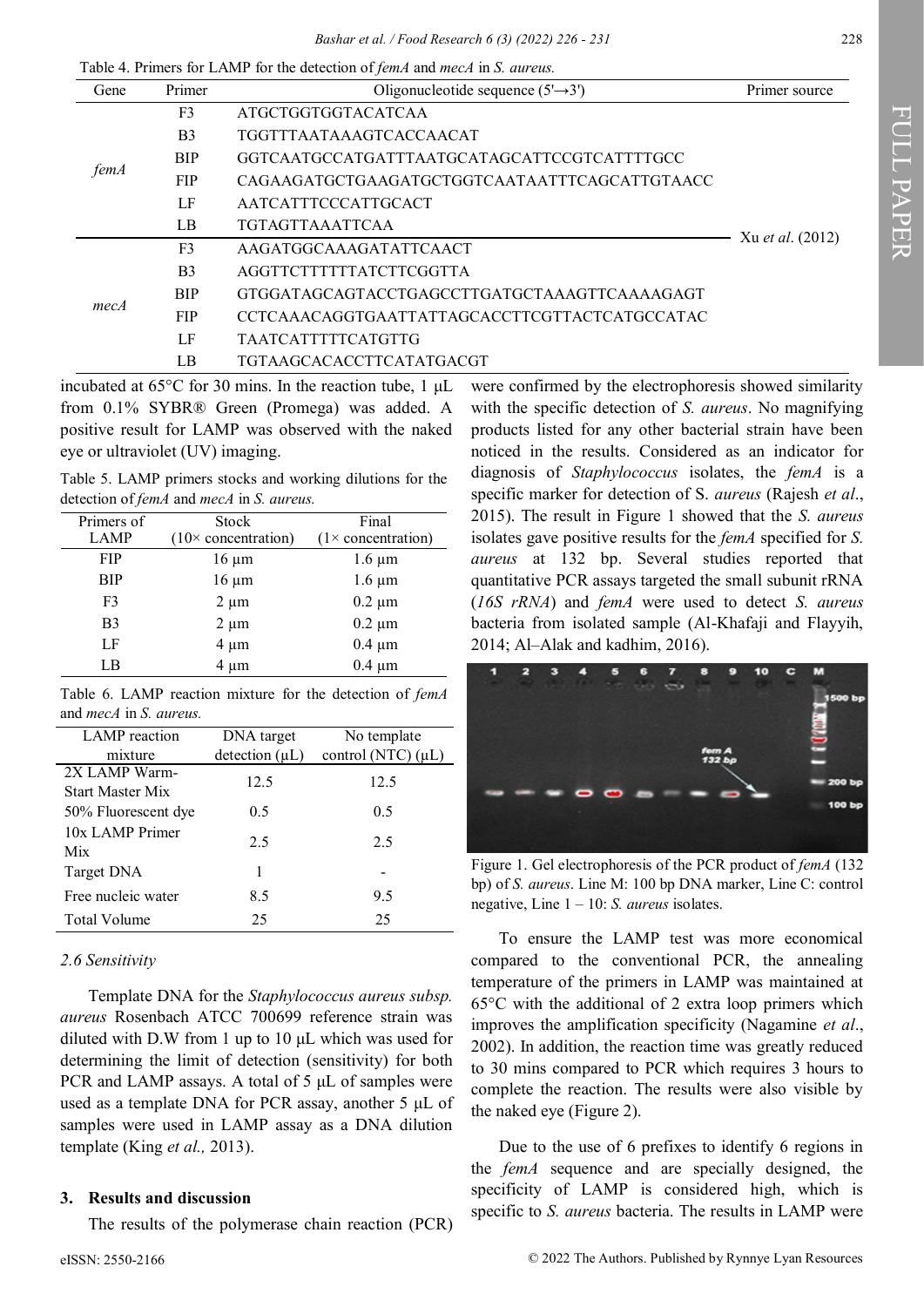FULL PAPER

more detectable than conventional PCR and at a limit of 22.8 pg/ $\mu$ L for the genomic DNA, which is 100 times better. LAMP-based methodologies are favourable due to the rapid and relatively simple template DNA purification process (Kaneko *et al.,* 2007; Mori and Notomi, 2009). In previous studies, no amplification or low sensitivity (as low as  $1.7 \times 10^5$  CFU/mL) for PCR assays had been reported when template DNA was not purified, which had been raised to 27–180 CFU/mL following a 2-hour incubation (Alarcon *et al*., 2006; Pitcher *et al*., 1989). However, the simple template preparation process in this study takes only 20 mins and had been previously proved applicable in various food samples in preliminary studies (Zhao, Li, Wang *et al.,*  2010; Zhao, Wang, Chu *et al.*, 2010; Zhao *et al*., 2011). Therefore, the current LAMP assays should be applicable for pathogen detection in real food samples. As aforementioned, laborious demand, expensive reagents and equipment restrict the broad application of RT-PCR in clinical routine laboratories. However, with the reaction performed under isothermal conditions without a thermal cycler, only simple equipment like a heat block and water baths were needed for the operation of LAMP assays at low expense. In comparison, the realtime turbid meter is commonly required in previous publications on LAMP detection (Misawa *et al*, 2007). Sun *et al*. (2010) reported that the LAMP assay had a higher detection capacity of 10 CFU/mL than conventional PCR and this result agrees with our study results as shown in Figure 3 and Table 7.



Figure 2. LAMP reaction tubes observed (A) normal light and (B) UV light. C-: control negative, C+:control positive.



Figure 3. Sensitivity test of the LAMP reaction of *S. aureus*.

# **4. Conclusion**

The developed direct LAMP assay is a rapid detection method for identifying *S. aureus* with high specificity. Using optimal conditions, LAMP is equally specific in identifying when compared to PCR. Based on this study, for the detection of *S. aureus*, LAMP is more efficient than conventional PCR due to its simplicity, specificity, sensitivity, and economically. This technique can be used during the outbreak of foodborne diseases for rapid detection of emergent microorganisms.

### **Conflict of interest**

The authors declare no conflict of interest.

#### **Acknowledgements**

We would like to express our deepest thanks to the chief of the Food Contamination Research Center1Environment and water Directorate, Ministry of Science and Technology, Iraq. For taking part in the useful decision and giving necessary advice and guidance and arranged all facilities to make the work easier.

### **References**

- Adwan, G.M., Abu-Shanab, B.A., Adwan, K.M. and Jarrar, N.R. (2006). Toxigenicity of *Staphylococcus aureus* isolates from Northern Palestine. *Emirates Medical Journal*, 24(2), 127–129.
- Al–Alak, S.K. and Kadhim, Q.D. (2016). Molecular Identification of *16S rRNA* gene in *Staphylococcus aureus* Isolated from Wounds and Burns by PCR Technique and Study Resistance of Fusidic acid. *Iraqi Journal of Cancer and Medical Genetics*, 9(1), 25-30.
- Alarcon, B., Vicedo, B. and Aznar, R. (2006). PCRbased procedures for detection and quantification of *Staphylococcus aureus* and their application in food. *Journal of Applied Microbiology*, 100(2), 352-364. [https://doi.org/10.1111/j.1365](https://doi.org/10.1111/j.1365-2672.2005.02768.x)-2672.2005.02768.x
- Al-Khafaji, M.H., Flayyih, M.T. and Sabah, M.A. (2014). Methicillin resistance and enterotoxigenicity of *Staphylococci* isolated from milk and white cheese in Iraq. *Iraqi Journal of Science*, 55(1), 40- 49.
- Benson. (2001). Microbiological applications, laboratory manual in general microbiology, 8th ed. New York, USA: The McGraw-Hill Companies, Inc.,

|                   | Tube 1 | Tube 2                       | Tube 3 | Tube 4                   | Tube 5                                            | Tube 6                   |
|-------------------|--------|------------------------------|--------|--------------------------|---------------------------------------------------|--------------------------|
| DNA concentration |        | $684/ng$ $68.4/ng$ $6.84/ng$ |        |                          | $684/\text{pg}$ $68.4/\text{pg}$ $6.84/\text{pg}$ |                          |
| LAMP              |        |                              |        |                          |                                                   | $\overline{\phantom{a}}$ |
| <b>PCR</b>        |        |                              |        | $\overline{\phantom{0}}$ |                                                   |                          |

eISSN: 2550-2166 © 2022 The Authors. Published by Rynnye Lyan Resources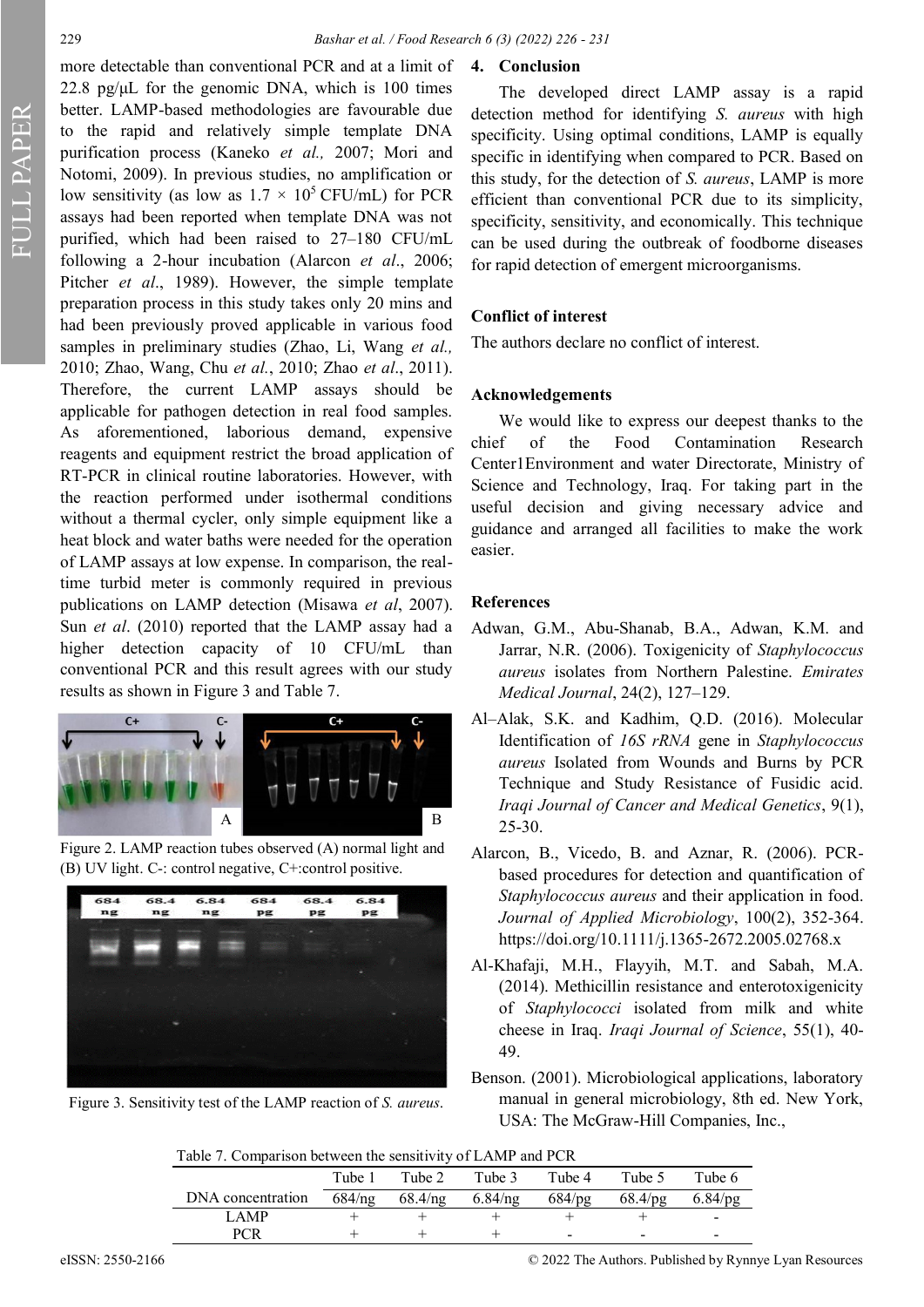- Cosgrove, S.E. (2005). The impact of methicillin resistance in *Staphylococcus aureus* bacteremia on patient outcomes: mortality, length of stay, and hospital charges. *Infection Control and Hospital Epidemiology*, 26(2), 166-174. https:// [doi.org/10.1086/502522](https://doi.org/10.1086/502522)
- Johnson, W.M., Manisha, M. and Gehua, W. (2000) Multiplex PCR for Detection of Genes for *Staphylococcus aureus* Enterotoxins, Exfoliative Toxins, Toxic Shock Syndrome Toxin 1, and Methicillin Resistance. *Journal of Clinical Microbiol*ogy, 38(3), 1032–1035. [https://](https://doi.org/10.1128/JCM.38.3.1032-1035.2000) [doi.org/10.1128/JCM.38.3.1032](https://doi.org/10.1128/JCM.38.3.1032-1035.2000)-1035.2000
- Kaneko, H., Kawana, T., Fukushima, E. and Suzutani, T. (2007). Tolerance of loop-mediated isothermal amplification to a culture medium and biological substances. *Journal of Biochemical and Biophysical Methods*, 70(3), 499-501. [https://doi.org/10.1016/](https://doi.org/10.1016/j.jbbm.2006.08.008) [j.jbbm.2006.08.008](https://doi.org/10.1016/j.jbbm.2006.08.008)
- Kampf, G., Leck, C., Cimbal, A., Weist, K. and Ruden, H. (1998). Evaluation of mannitol salt agar for detection of oxacillin resistance in *Staphylococcus aureus* by disk diffusion and agar screening. *Journal Clinical Microbiol*ogy, 36(8),2254–2257. [https://](https://doi.org/10.1128/JCM.36.8.2254-2257.1998) [doi.org/10.1128/JCM.36.8.2254](https://doi.org/10.1128/JCM.36.8.2254-2257.1998)-2257.1998
- Leblond-Bourget, N., Philippe, H., Mangin, I. and Decaris, B. (1996). *16S rRNA* and 16S to 23S internal transcribed spacer sequence analyses reveal inter- and intraspecific *Bifidobacterium* phylogeny. *International Journal of Systematic Bacteriology*, 46 (1), 102–111. [https://doi.org/10.1099/00207713](https://doi.org/10.1099/00207713-46-1-102)-46-1 -[102](https://doi.org/10.1099/00207713-46-1-102)
- Morello, J.A., Mizer, H.E. and Granato, P.A. (2006). Laboratory Manual and Workbook in Microbiology Applications to Patient Care.  $18<sup>th</sup>$  ed., p. 95-99. New York, USA: The McGraw-Hill Companies, Inc.
- Mori, Y. and Notomi, T. (2009). Loop-mediated isothermal amplification (LAMP): a rapid, accurate, and cost-effective diagnostic method for infectious diseases. *Journal of infection and chemotherapy*, 15 (2), 62-69. [https://doi.org/10.1007/s10156](https://doi.org/10.1007/s10156-009-0669-9)-009-0669- [9](https://doi.org/10.1007/s10156-009-0669-9)
- Nagamine, K., Watanabe, K., Ohtsuka, K., Hase, T. and Notomi, T. (2001). Loop-mediated isothermal amplification reaction using a nondenatured template. *Clinical Chemistry Journal*, 47(9), 1742- 1743. <https://doi.org/10.1093/clinchem/47.9.1742>
- Notomi, T., Okayama, H., Masubuchi, H., Yonekawa, T., Watanabe, K., Amino, N. and Hase, T. (2000). Loop-mediated isothermal amplification of DNA. *Nucleic Acids Research Journal*, 28(12), 63-63. <https://doi.org/10.1093/nar/28.12.e63>
- Pitcher, D.G., Saunders, N.A. and Owen, R.J. (1989). Rapid extraction of bacterial genomic DNA with guanidium thiocynate. *Letters in Applied Microbiology*, 8(4), 151-156. https:// [doi.org/10.1111/j.1472](https://doi.org/10.1111/j.1472-765X.1989.tb00262.x)-765X.1989.tb00262.x
- Rajesh, S., Koshi, E., Philip, K. and Mohan, A. (2011). Antimicrobial photodynamic therapy: An overview. *Journal of Indian Society of Periodontology*, 15(4), 323-327. [https://doi.org/10.4103/0972](https://doi.org/10.4103/0972-124X.92563)-124X.92563
- Sambrook, J.F. and Russell, D.W. (2001). Molecular Cloning: A Laboratory Manual. Vol. 1, 2 and 3, 3rd ed. New York, USA: Cold Spring Harbor Laboratory Press.
- Sun, D., Wang, J., Wu R., Wang, C., He, X., Zheng, J. and Yang, H. (2010). Development of a novel LAMP diagnostic method for visible detection of swine Pasteurella multocida. *Veterinary Research communications Journal*, 34(8), 649-657. https:// [doi.org/10.1007/s11259](https://doi.org/10.1007/s11259-010-9433-y)-010-9433-y
- Udo, E.E., Al-Mufti, S. and Albert, M.J. (2009). The prevalence of antimicrobial resistance and carriage of virulence genes in *Staphylococcus aureus* isolated from food handlers in Kuwait City restaurants*. BMC Research Notes Journal*, 2, 108. [https://](https://doi.org/10.1186/1756-0500-2-108) [doi.org/10.1186/1756](https://doi.org/10.1186/1756-0500-2-108)-0500-2-108
- Wang, D., Arelli, P., Shoemaker, R.C. and Diers, B.W. (2001). Loci underlying resistance to race 3 of soybean cyst nematode in Glycine soya plant introduction 468916. *Theoretical and Applied Genetics*, 103, 561-566. [https://doi.org/10.1007/](https://doi.org/10.1007/PL00002910) [PL00002910](https://doi.org/10.1007/PL00002910)
- Xu, Z., Li, L., Chu, J., Peters, B.M., Harris, M.L., Li B. and Shirtliff, M.E. (2012). Development and application of loop-mediated isothermal amplification assays on rapid detection of various types of *staphylococci strains. Food Research International*, 47(2), 166-173. [https://](https://doi.org/10.1016/j.foodres.2011.04.042) [doi.org/10.1016/j.foodres.2011.04.042](https://doi.org/10.1016/j.foodres.2011.04.042)
- Zhao, X., Li, Y., Wang, L., You, L., Xu, Z., Li, L., He, X., Liu, Y., Wang, J. and Yang, L. (2010). Development and application of a loop-mediated isothermal amplification method on rapid detection *Escherichia coli* O157 strains from food samples. *Molecular Biology Reports Journal,* 37(5), 2183- 2188. [https://doi.org/10.1007/s11033](https://doi.org/10.1007/s11033-009-9700-6)-009-9700-6
- Zhao, X., Wang, L., Li, Y., Xu, Z., Li, L., He, X., Liu, Y., Wang, J. and Yang, L. (2011). Development and application of a loop-mediated isothermal amplification method on rapid detection of *Pseudomonas aeruginosa* strains. *World Journal of Microbiology and Biotechnology*, 27(1), 181-184. [https://doi.org/10.1007/s11274](https://doi.org/10.1007/s11274-010-0429-0)-010-0429-0